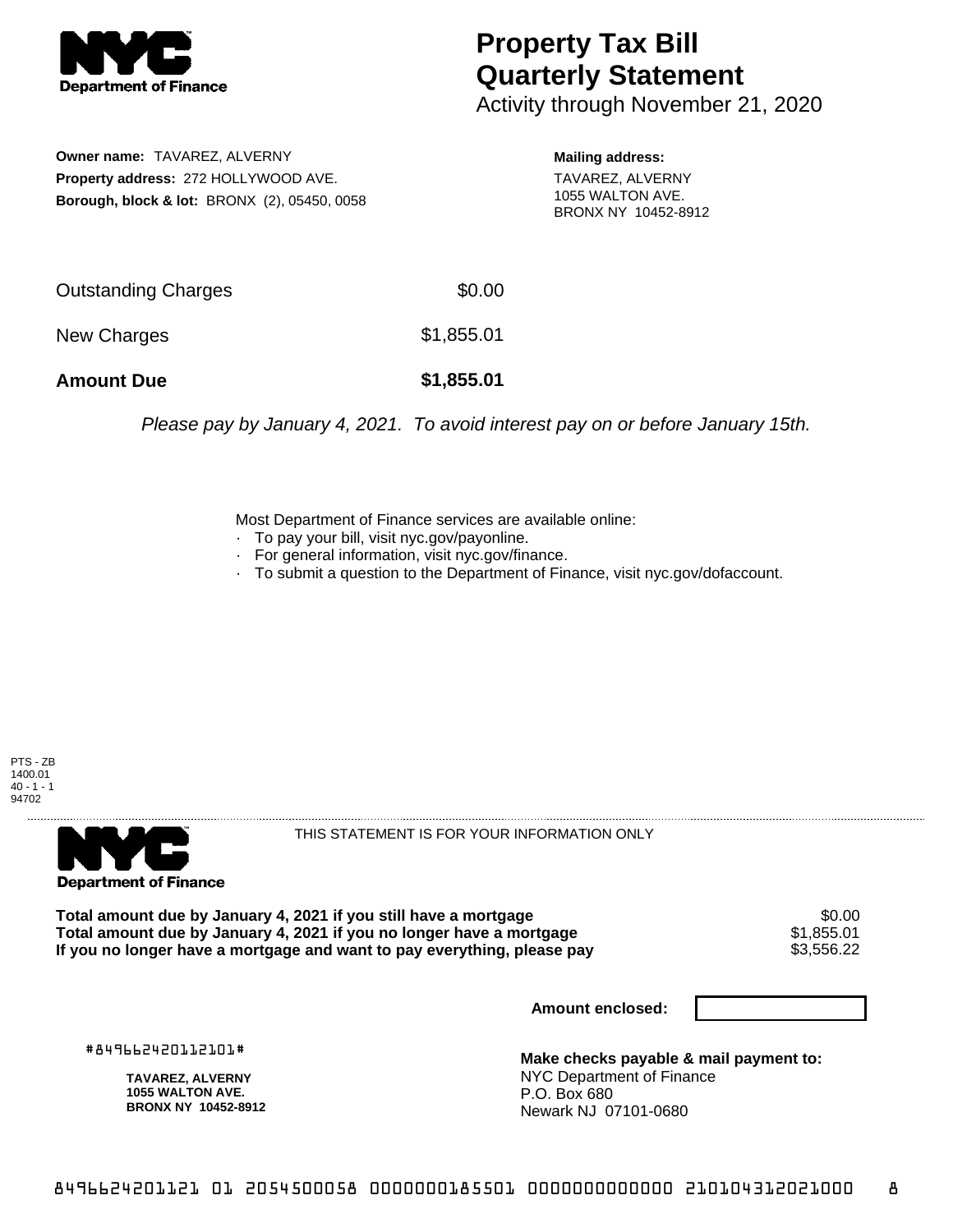

| <b>Billing Summary</b>                                                     | <b>Activity Date Due Date</b> |                       | Amount        |
|----------------------------------------------------------------------------|-------------------------------|-----------------------|---------------|
| Outstanding charges including interest and payments                        |                               |                       | \$0.00        |
| <b>Finance-Property Tax</b>                                                |                               | 01/01/2021            | \$0.00        |
| <b>Star Savings</b>                                                        | 11/06/2020                    |                       | \$74.00       |
| Finance-Property Tax                                                       |                               | 01/01/2021            | \$1,652.91    |
| <b>Star Savings</b>                                                        | 11/06/2020                    |                       | \$74.00       |
| Payment                                                                    | 09/29/2020                    | The Money Source, Inc | $$-1,652.91$  |
| <b>Finance-Property Tax</b>                                                |                               | 01/01/2021            | \$1,652.91    |
| <b>Adopted Tax Rate</b>                                                    |                               |                       | $$-19.90$     |
| <b>Star Savings</b>                                                        | 11/06/2020                    |                       | \$74.00       |
| <b>Total amount due</b>                                                    |                               |                       | \$1,855.01    |
| <b>Tax Year Charges Remaining</b>                                          | <b>Activity Date Due Date</b> |                       | <b>Amount</b> |
| <b>Finance-Property Tax</b>                                                |                               | 04/01/2021            | \$1,652.91    |
| <b>Adopted Tax Rate</b>                                                    |                               |                       | $$-19.90$     |
| <b>Star Savings</b>                                                        | 11/06/2020                    |                       | \$74.00       |
| Total tax year charges remaining                                           |                               |                       | \$1,707.01    |
| If you pay everything you owe by January 4, 2021, you would save:          |                               |                       | \$5.80        |
| How We Calculated Your Property Tax For July 1, 2020 Through June 30, 2021 |                               |                       |               |
|                                                                            |                               | Overall               |               |
| Tax class 1 - Small Home, Less Than 4 Families                             |                               | <b>Tax Rate</b>       |               |
| Original tax rate billed                                                   |                               | 21.1670%              |               |
| New Tax rate                                                               |                               | 21.0450%              |               |
| <b>Estimated Market Value \$731,000</b>                                    |                               |                       |               |
|                                                                            |                               |                       | <b>Taxes</b>  |
| <b>Billable Assessed Value</b>                                             |                               | \$32,634              |               |
| <b>Taxable Value</b>                                                       |                               | \$32,634 x 21.0450%   |               |
| <b>Tax Before Abatements and STAR</b>                                      |                               | \$6,867.84            | \$6,867.84    |
| Annual property tax                                                        |                               |                       | \$6,867.84    |
|                                                                            |                               |                       |               |
| Original property tax billed in June 2020                                  |                               |                       | \$6,611.64    |
| Change In Property Tax Bill Based On New Tax Rate                          |                               |                       | $$-39.80$     |
|                                                                            |                               |                       |               |

## **Home banking payment instructions:**

- 1. **Log** into your bank or online bill pay website.
- 2. **Add** the new payee: NYC DOF Property Tax. Enter your account number, which is your boro, block and lot, as it appears here: 2-05450-0058 . You may also need to enter the address for the Department of Finance. The address is P.O. Box 680, Newark NJ 07101-0680.
- 3. **Schedule** your online payment using your checking or savings account.

## **Did Your Mailing Address Change?**

If so, please visit us at **nyc.gov/changemailingaddress** or call **311.**

When you provide a check as payment, you authorize us either to use information from your check to make a one-time electronic fund transfer from your account or to process the payment as a check transaction.